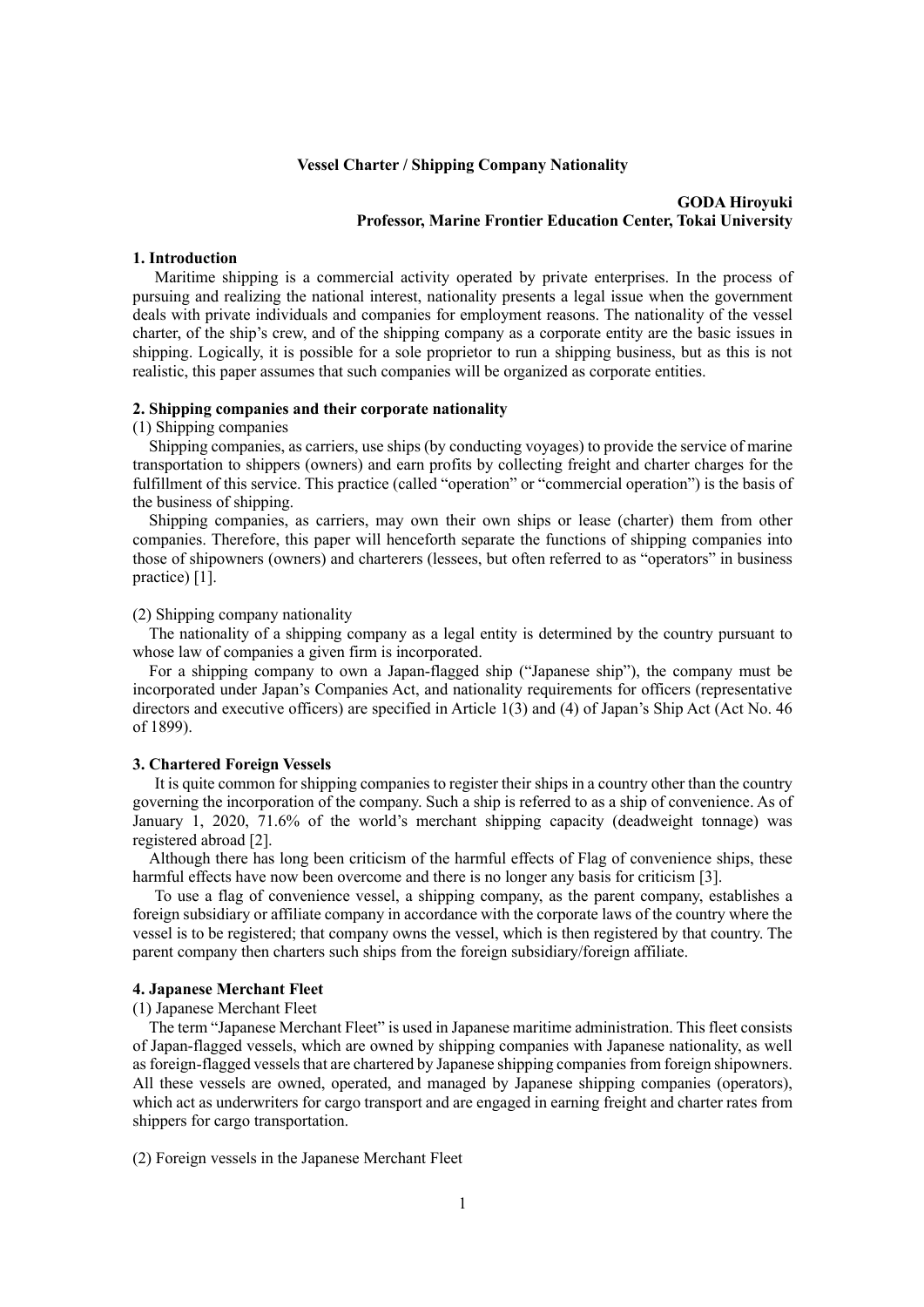As of 2020, there will be 2,411 vessels in the Japanese Merchant Fleet. Japan-flagged vessels ("Japanese vessels" as defined in Article 1 of the Ship Law) account for 273 vessels (11.3%), while foreign vessels account for 2,138 vessels (88.7%). Of the chartered foreign vessels, 538 vessels (22.3%) are chartered ("chartered-in") exclusively by foreign shipping companies ("simple foreign chartered ships") and 160 vessels (66.4%) are Japan-flagged ships of convenience (referred to as "Shikumi-sen" in the industry jargon) [4].

# (3) Existence of "Japanese shipping company"-affiliated vessels not included among the Japanese Merchant Fleet

There are vessels owned by Japanese shipping companies, either by the firms themselves or by their foreign subsidiaries/foreign affiliates, that are not included in the Japanese Merchant Fleet under the law. The basic reason for this arrangement is that the entity that manages the operation is a company located in a foreign country that is not subject to Japanese sovereignty (not only shipping companies but also oil and gas companies, grain trading companies, etc.).

Specifically, these include ships used for foreign resource transportation projects such as liquefied natural gas, ships "chartered out" to purely foreign shipping companies, and ships operated and managed by overseas subsidiaries of Japanese shipping companies. It was estimated that 247 (33.0%) of the 748 vessels operated by Nippon Yusen Kabushiki Kaisha (NYK Line) in 2020 would not be included in the Japanese Merchant Fleet.

It is clear that Japanese maritime shipping companies will be expanding their response to overseas markets to an ever-greater extent. Thus, the "fleet of Japanese shipping companies that are not part of the Japanese Merchant Fleet"—that is, the number of ships associated with Japanese shipping companies that are not subject to Japanese sovereignty—will continue to rise in the future. Additionally, this means that the source of profits for Japanese shipping companies will shift from their parent companies to their overseas consolidated subsidiaries and affiliates.

## (4) Quasi-Japanese vessels

Of the structured vessels, the number of quasi-Japanese vessels, as defined by Article 39-5 of the Marine Transportation Act (Act 187 of 1949), is very small, as revealed during a Diet hearing, with a figure of 41 vessels as of the end of June 2015 [5].

A quasi-Japanese vessel is a vessel other than a Japanese vessel (in essence, a structured vessel) owned by a subsidiary of an ocean-going shipping company and certified by the Minister of Land, Infrastructure, Transport and Tourism (MLIT).

Although MLIT certification is subject to other conditions, once the Minister of Land, Infrastructure, Transport and Tourism issues a voyage order under Article 26(1) of the Marine Transportation Act, it is important that the foreign shipping company enter into a contract with the foreign subsidiary to receive the transfer or lease of the ship (this is a charter contract in the form of bareboat; Article 39-5, Item 2).

Foreign subsidiaries owning structured ships are usually wholly owned and controlled by the parent company, and as all the officers are typically all employees of the parent company, the conclusion of a contract for the transfer or bare chartering of a ship is itself a foregone conclusion. The question is, is it possible to transfer or lease the ship and change the ship's registration as soon as the order to sail is issued?

It can be concluded that it is generally difficult to do so.

This is because even if a foreign-flagged ship is said to have been built with equipment that conforms to the domestic laws of the country where the foreign government implements the SOLAS Convention, the equipment installed may not necessarily be type-approved as stipulated in Article 6- 4 of the Ship Safety Act (Act No. 11 of 1933), which implements the SOLAS Convention in Japan, and separately, large-scale construction and cost such as obtaining approval through a separate inspection or replacing the equipment with approved equipment will occur.

Therefore, the shipyard should be informed from the outset of the plans to convert the vessel to Japanese charter in the future, and it is practical to apply to the Minister of Land, Infrastructure, Transport and Tourism for certification of the foreign-flagged vessel as a quasi-Japanese ship in light of the practices of shipping companies.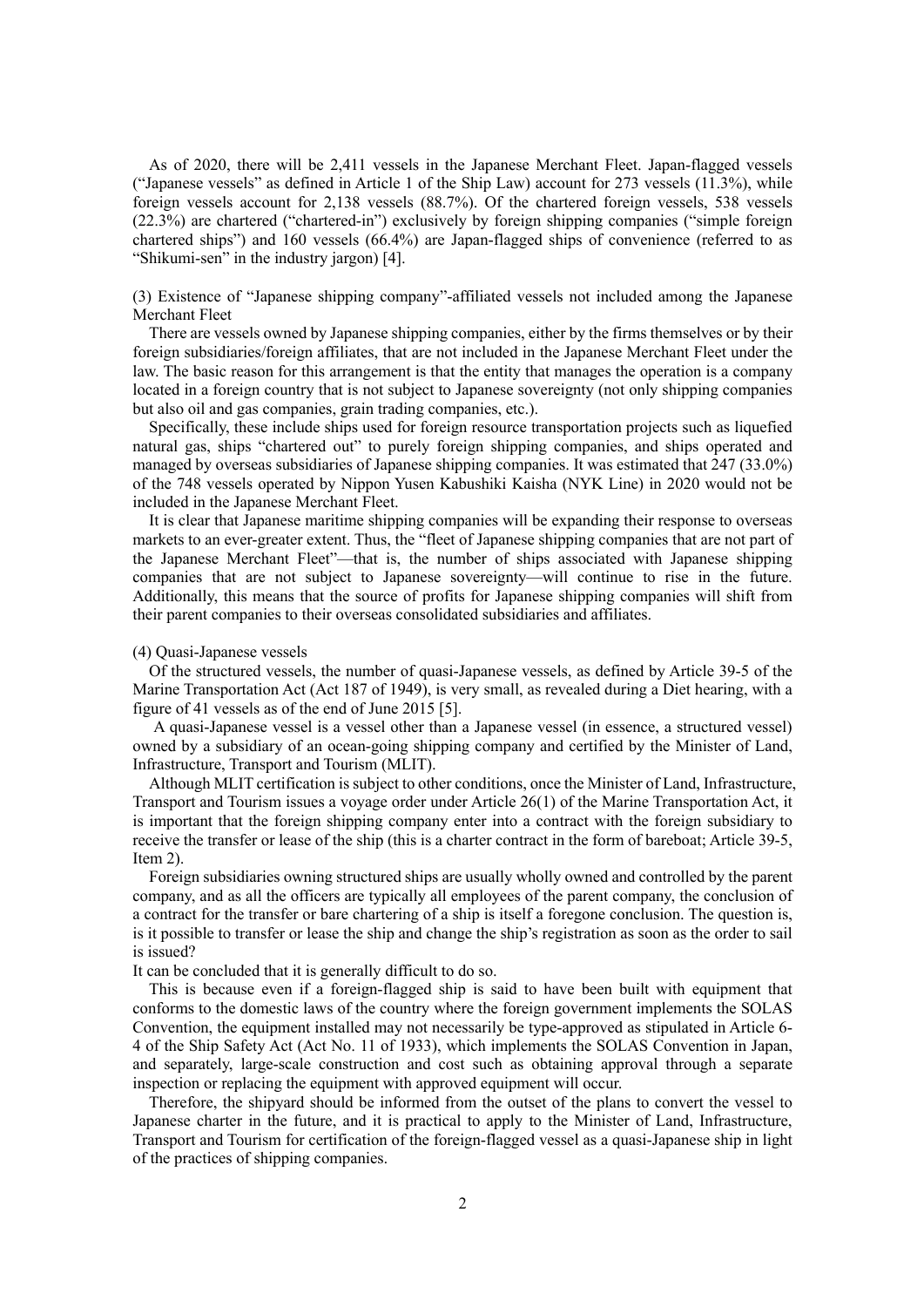However, unless it is possible to predict a strong cargo market, private companies will not immediately decide to build new ships (even if they receive tax incentives) even if the government policy is to increase the number of Japanese and quasi-Japanese vessels.

## **5. Crew nationalities**

The chart below shows the nationalities of the crews assigned to the Japanese Merchant Fleet. In terms of human resources, 96.2% of Japan's shipping industry relies on foreigners. In particular, Filipinos account for 71.5% of the total.

| Ranking        | Nationality | No.    | $%$ of crew |
|----------------|-------------|--------|-------------|
|                | Philippines | 39,617 | 71.5%       |
| $\overline{2}$ | India       | 3,879  | $7.0\%$     |
| 3              | Myanmar     | 2,216  | 4.0%        |
| 4              | China       | 2,216  | 4.0%        |
| 5              | Japan       | 2,106  | 3.8%        |
| 6              | Vietnam     | 1,718  | 3.1%        |
| 7              | South Korea | 776    | 1.4%        |
| 8              | Indonesia   | 776    | 1.4%        |
| 9              | Other       | 2,050  | 3.7%        |
| Total          |             | 55,408 | 100.0%      |

Table 1. Personnel serving on Japanese Merchant Fleet vessels (2018)

Figures from the Maritime Bureau, Ministry of Land, Infrastructure, Transport and Tourism (the proportions of people of each nationality were calculated by the author)

Ministry of Land, Infrastructure, Transport and Tourism, "Current Status of Foreign Navigational Forces and Foreign Navigational Force Policy," July 2, 2020.

https://www.mlit.go.jp/common/001353024.pdf (January 28, 2021)

Crew members can be roughly divided into staff (professionals) and crew (simple labor). Since the late 1960s, Japanese shipping companies have been replacing crew members engaged in simple labor onboard ships with foreign nationals in consideration of labor wages, and since the early 1990s, these entities have been gradually replacing corporate staff with foreign nationals as well, starting with lower-ranking staff. Foreign crew members were appointed as lower-level staff members because of the lower wages and to positions such as captain or chief engineer, because by around 2000, there were fewer Japanese young people graduating from merchant marine colleges and technical colleges who wanted to become crew members.

Since the early 1990s, Japanese shipping companies have been operating their own crew training schools in the Philippines at the vocational school level or higher in cooperation with their Philippine partners. NYK Line and Mitsui O.S.K. Lines, Inc. have private merchant marine colleges that are accredited by the Philippine Higher Education Authority to grant bachelor's degrees [6].

The issue of whether to allow foreign crews on board a Japan-flagged ship is not a matter of law but merely a matter of labor-management agreement. Therefore, it is not uncommon nowadays to find ships of Japanese charter in which "(all) crew members are foreigners." Today, approximately onethird of the crews employed by major Japanese shipping companies are graduates of Japanese merchant marine universities and merchant marine technical colleges, their own crew training schools in the Philippines, and general universities (so-called in-house training).

# **6. Tonnage Tax System**

In maritime shipping, it is common for shipping countries to have a tonnage tax system pertaining to tonnage handled. Such systems of taxation impose taxes not on the amount of corporate income, but on the "external form" of a shipping company, i.e., the size of its ship operations. This is because the shipping market fluctuates greatly. Under the external taxation system, companies would pay tax according to the size of their fleet, but the amount of tax paid would be stable regardless of market fluctuations; as the taxation is not proportional to corporate income when the market is booming, this system is intended to promote capital accumulation at those times to prepare for when the market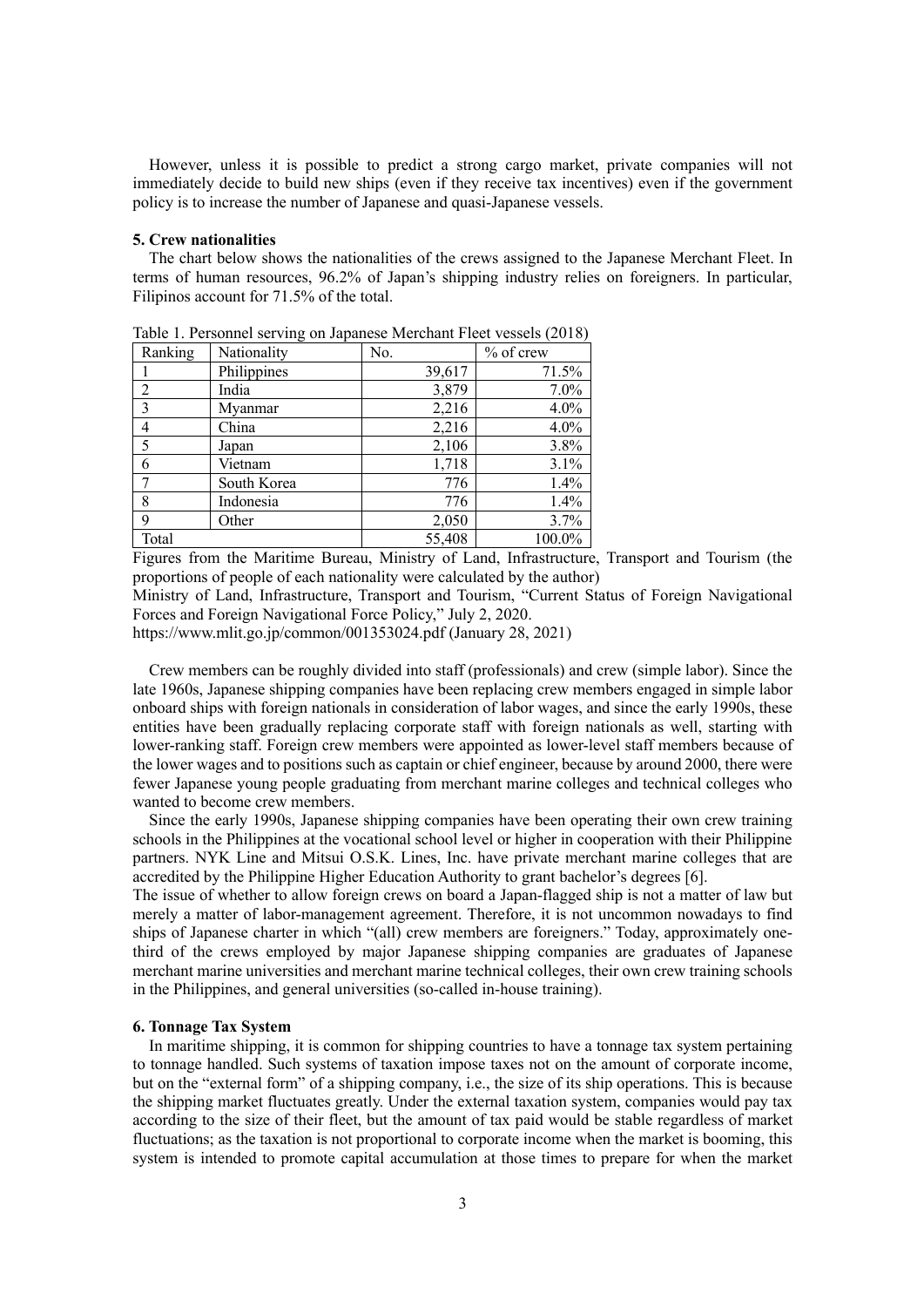slows. However, since this is a size-based Business Tax, tax payment is required even if corporate income is negative.

The tonnage tax system was introduced in Japan through Article 38 of the Marine Transportation Law. However, in Japan, there are differences from other countries [7]. First, the fleet of a shipping company subject to the tonnage tax is limited to Japanese ships and semi-Japanese ships and does not include all ships in operation (Article 59-2 of the Act on Special Measures Concerning Taxation (Act No. 26 of 1957)).

Second, the Japanese government will require shipping companies to increase the number of Japanflagged vessels and employment of Japanese crews in exchange for the application of the tonnage tax system and will monitor the achievement of these goals (Article 35, Paragraph 3, Item 5/38). This does not mean the unconditional application of the standard tonnage taxation system, as in other countries [7]. From the government's perspective, this is meant to increase the number of Japan-flagged ships and the number of Japanese crewmen, to which end they will give tax benefits to the shipping companies. The fact that young Japanese do not want to become ship crewmen is shown in Section 5 above. The fact that the construction of ships depends on the outlook of the cargo market has been discussed previously (Section 4.4).

By contrast, shipping companies that do not want to be obligated to increase the employment of Japanese crews and increase the number of Japan-flagged vessels will not seek to apply the standard tonnage tax system. In fact, there are only six shipping companies that are subject to the tonnage standard taxation system [8].

This is one proof that Japanese shipping companies are at a disadvantage in terms of taxation compared to companies in other shipping countries, even though Japan is a shipping powerhouse with the second largest merchant fleet in the world [9]. Furthermore, with the exception of tax havens (e.g., the Japanese government's response to the tax exemption on foreign income from the country of registry for owning ships of convenience), the corporate taxation of companies is in essence paid by the Japanese shipping company (parent company) alone. However, it was mentioned previously that the revenue of Japanese shipping companies will gradually increase from their consolidated subsidiaries and affiliates (Section 4.3).

Therefore, it is not surprising that considering only purely economic factors, the management of the shipping companies may wonder whether they should continue to choose Japan as their corporate nationality.

#### **7. Japanese shipping companies in the near future: Conclusions**

Some Japanese shipping companies (operators) have established their own shipping companies in Singapore under the Singapore Companies Act. This was the case with Ocean Network Express Pte. Ltd., a new company that integrates the container ship divisions of Nippon Yusen Kabushiki Kaisha, Mitsui O.S.K. Lines, and Kawasaki Kisen Co., Ltd. (hereinafter, the "Big 3 Japanese shipping companies"). The company is wholly owned by Ocean Network Express Holdings Corporation (henceforth referred to as the "Holding Company"), which was established in Tokyo, and Big 3 Japanese shipping companies are shareholders of the Holding Company.

In other words, Big 3 Japanese shipping companies have been reduced to non-functional capitalists who expect only profit dividends from the containership business, except for the regular chartering of containerships to overseas operators.

There are already business units, such as petroleum product and chemical tanker transport firms, whose sales and operations have been completely transferred to overseas subsidiaries. The time will come when the reason Japanese shipping companies are called "Japanese-affiliated" will be explained only by the memory of the historical origin of the companies.

**End**

#### **(Footnotes)**

[1] Shipowners are responsible for ship management (hiring and manning crews, and maintenance of ships) to maintain seaworthiness. Recently, however, many shipowners have delegated ship